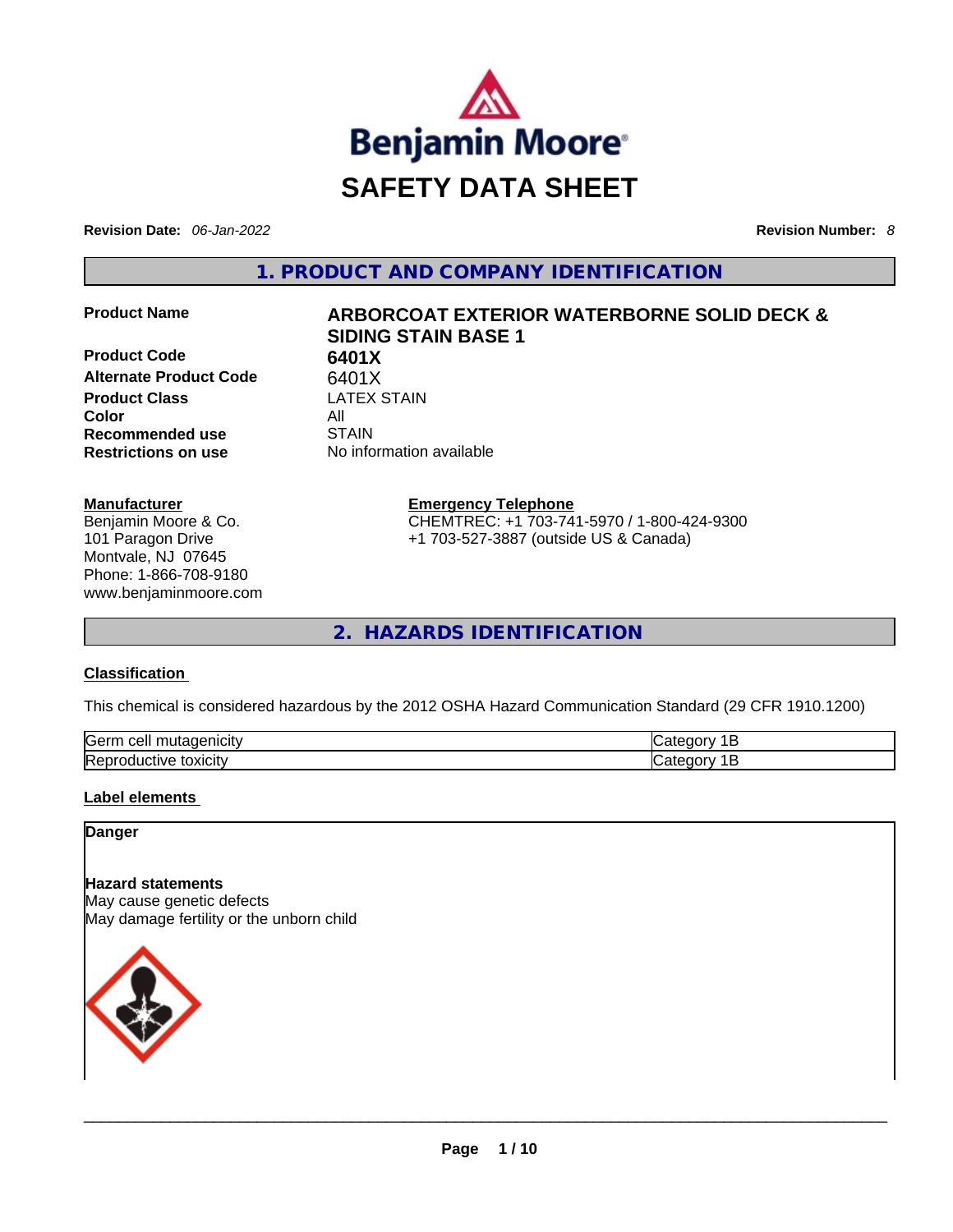#### **Appearance** liquid

**Odor** little or no odor

#### **Precautionary Statements - Prevention**

Obtain special instructions before use Do not handle until all safety precautions have been read and understood Use personal protective equipment as required

#### **Precautionary Statements - Response**

IF exposed or concerned: Get medical advice/attention

#### **Precautionary Statements - Storage**

Store locked up

**Precautionary Statements - Disposal** Dispose of contents/container to an approved waste disposal plant

## **Hazards not otherwise classified (HNOC)**

Not applicable

#### **Other information**

No information available

**WARNING:** This product contains isothiazolinone compounds at levels of <0.1%. These substances are biocides commonly found in most paints and a variety of personal care products as a preservative. Certain individuals may be sensitive or allergic to these substances, even at low levels.

#### **3. COMPOSITION INFORMATION ON COMPONENTS**

| <b>Chemical name</b>                                                         | <b>CAS No.</b> | Weight-%    |
|------------------------------------------------------------------------------|----------------|-------------|
| Titanium dioxide                                                             | 13463-67-7     | $20 - 25$   |
| Nepheline syenite                                                            | 37244-96-5     | $10 - 15$   |
| Diatomaceous earth                                                           | 61790-53-2     | 1 - 5       |
| Propanoic acid, 2-methyl-, monoester with<br>2,2,4-trimethyl-1,3-pentanediol | 25265-77-4     | 1 - 5       |
| Zinc oxide                                                                   | 1314-13-2      | l - 5       |
| Carbamic acid, 1H-benzimidazol-2-yl-, methyl<br>ester                        | 10605-21-7     | $0.1 - 0.5$ |

|                       | 4. FIRST AID MEASURES                                                                                    |
|-----------------------|----------------------------------------------------------------------------------------------------------|
| <b>General Advice</b> | If symptoms persist, call a physician. Show this safety data sheet to the doctor in<br>attendance.       |
| <b>Eye Contact</b>    | Rinse thoroughly with plenty of water for at least 15 minutes and consult a<br>physician.                |
| <b>Skin Contact</b>   | Wash off immediately with soap and plenty of water while removing all<br>contaminated clothes and shoes. |
| <b>Inhalation</b>     | Move to fresh air. If symptoms persist, call a physician.                                                |
|                       |                                                                                                          |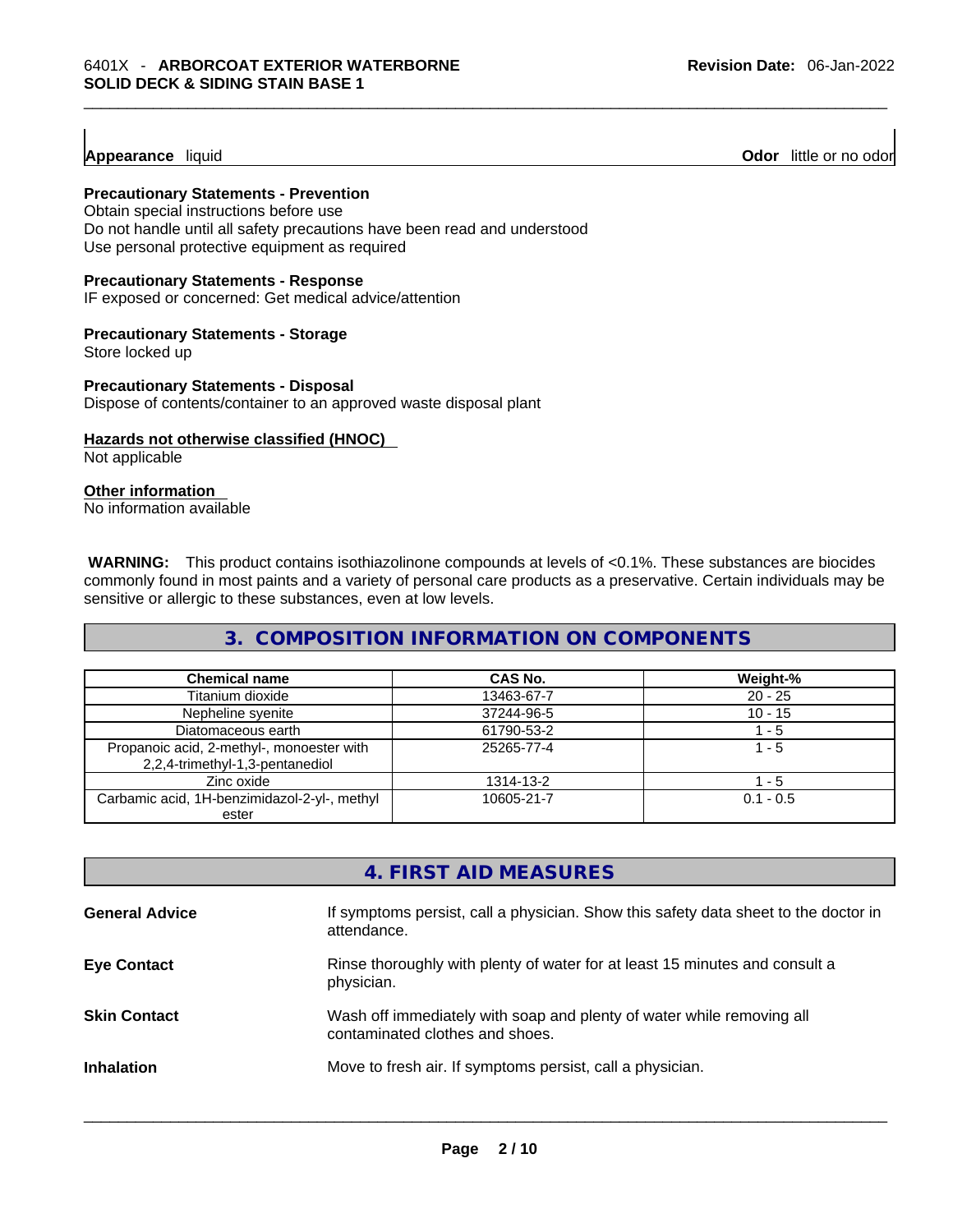| Ingestion                                                                        | Clean mouth with water and afterwards drink plenty of water. Consult a physician<br>if necessary. |                                                                                                                                              |  |
|----------------------------------------------------------------------------------|---------------------------------------------------------------------------------------------------|----------------------------------------------------------------------------------------------------------------------------------------------|--|
| <b>Most Important</b><br><b>Symptoms/Effects</b>                                 | None known.                                                                                       |                                                                                                                                              |  |
| <b>Notes To Physician</b>                                                        | Treat symptomatically.                                                                            |                                                                                                                                              |  |
|                                                                                  |                                                                                                   | 5. FIRE-FIGHTING MEASURES                                                                                                                    |  |
| <b>Suitable Extinguishing Media</b>                                              |                                                                                                   | Use extinguishing measures that are appropriate to local<br>circumstances and the surrounding environment.                                   |  |
| Protective equipment and precautions for firefighters                            |                                                                                                   | As in any fire, wear self-contained breathing apparatus<br>pressure-demand, MSHA/NIOSH (approved or equivalent)<br>and full protective gear. |  |
| <b>Specific Hazards Arising From The Chemical</b>                                |                                                                                                   | Closed containers may rupture if exposed to fire or<br>extreme heat.                                                                         |  |
| <b>Sensitivity to mechanical impact</b>                                          |                                                                                                   | No.                                                                                                                                          |  |
| Sensitivity to static discharge                                                  |                                                                                                   | No                                                                                                                                           |  |
| <b>Flash Point Data</b><br>Flash point (°F)<br>Flash Point (°C)<br><b>Method</b> |                                                                                                   | Not applicable<br>Not applicable<br>Not applicable                                                                                           |  |
| <b>Flammability Limits In Air</b>                                                |                                                                                                   |                                                                                                                                              |  |
| Lower flammability limit:<br><b>Upper flammability limit:</b>                    |                                                                                                   | Not applicable<br>Not applicable                                                                                                             |  |
| Health: 2<br><b>NFPA</b>                                                         | Flammability: 0                                                                                   | Instability: 0<br><b>Special: Not Applicable</b>                                                                                             |  |
| <b>NFPA Legend</b>                                                               |                                                                                                   |                                                                                                                                              |  |

- 0 Not Hazardous
- 1 Slightly
- 2 Moderate
- 3 High
- 4 Severe

*The ratings assigned are only suggested ratings, the contractor/employer has ultimate responsibilities for NFPA ratings where this system is used.* 

*Additional information regarding the NFPA rating system is available from the National Fire Protection Agency (NFPA) at www.nfpa.org.* 

|                          | 6. ACCIDENTAL RELEASE MEASURES                                           |
|--------------------------|--------------------------------------------------------------------------|
| Personal Precautions     | Avoid contact with skin, eyes and clothing. Ensure adequate ventilation. |
| <b>Other Information</b> | Prevent further leakage or spillage if safe to do so.                    |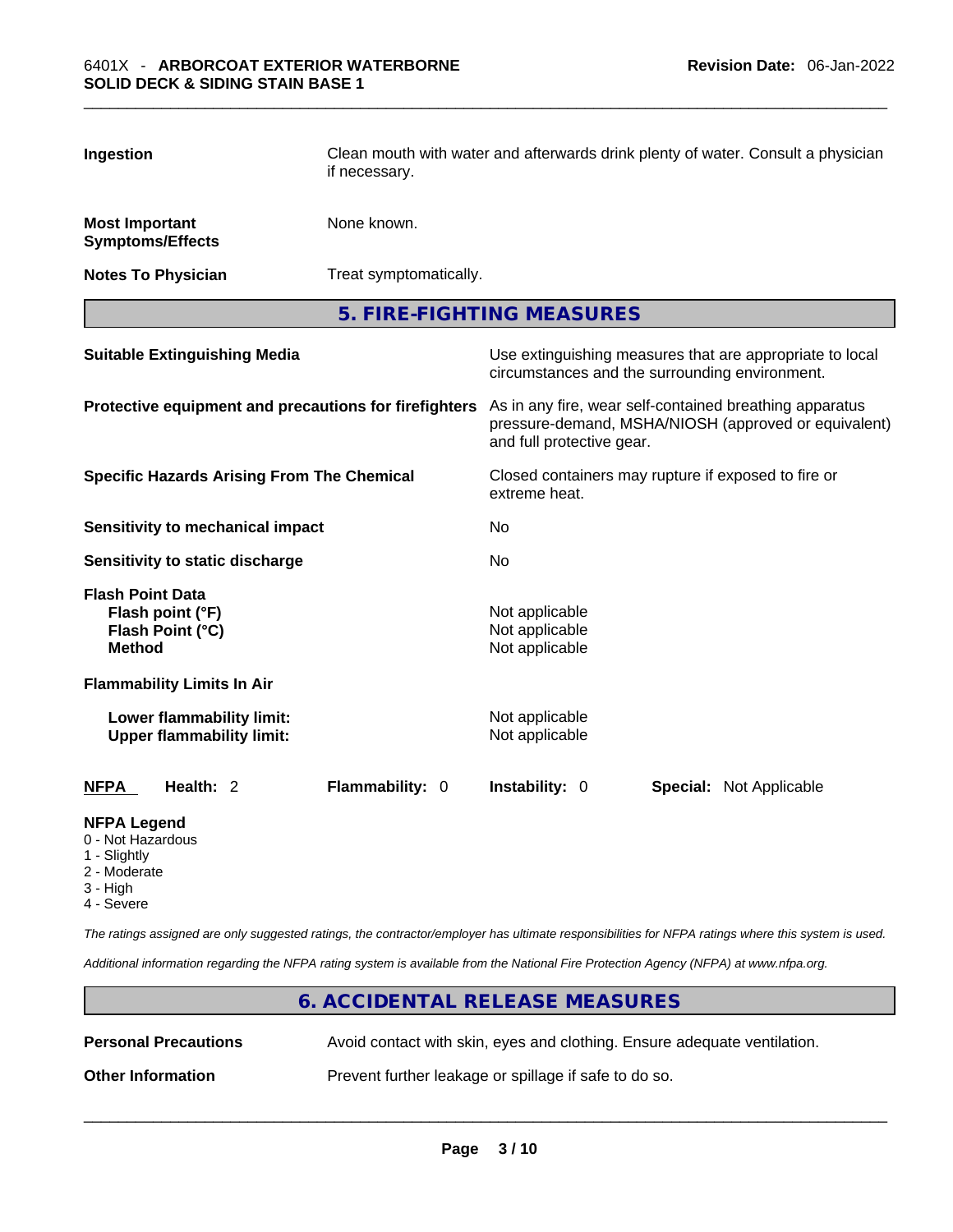| See Section 12 for additional Ecological Information.<br><b>Environmental precautions</b> |                                                                                                                                                                                  |  |
|-------------------------------------------------------------------------------------------|----------------------------------------------------------------------------------------------------------------------------------------------------------------------------------|--|
| <b>Methods for Cleaning Up</b>                                                            | Soak up with inert absorbent material. Sweep up and shovel into suitable<br>containers for disposal.                                                                             |  |
|                                                                                           | 7. HANDLING AND STORAGE                                                                                                                                                          |  |
| <b>Handling</b>                                                                           | Avoid contact with skin, eyes and clothing. Avoid breathing vapors, spray mists or<br>sanding dust. In case of insufficient ventilation, wear suitable respiratory<br>equipment. |  |
| <b>Storage</b>                                                                            | Keep container tightly closed. Keep out of the reach of children.                                                                                                                |  |
| <b>Incompatible Materials</b>                                                             | No information available                                                                                                                                                         |  |
|                                                                                           | 8. EXPOSURE CONTROLS/PERSONAL PROTECTION                                                                                                                                         |  |

#### **Exposure Limits**

| <b>Chemical name</b> | <b>ACGIH TLV</b>                                  | <b>OSHA PEL</b>            |
|----------------------|---------------------------------------------------|----------------------------|
| Titanium dioxide     | TWA: $10 \text{ mg/m}^3$                          | 15 mg/m $3$ - TWA          |
| Diatomaceous earth   | N/E                                               |                            |
|                      |                                                   | 20 mppcf - TWA             |
| Zinc oxide           | STEL: 10 mg/m <sup>3</sup> respirable particulate | $5 \text{ mg/m}^3$ - TWA   |
|                      | matter                                            | 15 mg/m <sup>3</sup> - TWA |
|                      | TWA: 2 mg/m <sup>3</sup> respirable particulate   |                            |
|                      | matter                                            |                            |

#### **Legend**

ACGIH - American Conference of Governmental Industrial Hygienists Exposure Limits OSHA - Occupational Safety & Health Administration Exposure Limits N/E - Not Established

**Engineering Measures** Ensure adequate ventilation, especially in confined areas.

#### **Personal Protective Equipment**

| <b>Eye/Face Protection</b>    | Safety glasses with side-shields.                                                |
|-------------------------------|----------------------------------------------------------------------------------|
| <b>Skin Protection</b>        | Protective gloves and impervious clothing.                                       |
| <b>Respiratory Protection</b> | Use only with adequate ventilation. In operations where exposure limits are      |
|                               | exceeded, use a NIOSH approved respirator that has been selected by a            |
|                               | technically qualified person for the specific work conditions. When spraying the |
|                               | product or applying in confined areas, wear a NIOSH approved respirator          |
|                               | specified for paint spray or organic vapors.                                     |
| <b>Hygiene Measures</b>       | Avoid contact with skin, eyes and clothing. Remove and wash contaminated         |
|                               | clothing before re-use. Wash thoroughly after handling.                          |

## **9. PHYSICAL AND CHEMICAL PROPERTIES**

**Appearance liquid** 

**Odor** little or no odor \_\_\_\_\_\_\_\_\_\_\_\_\_\_\_\_\_\_\_\_\_\_\_\_\_\_\_\_\_\_\_\_\_\_\_\_\_\_\_\_\_\_\_\_\_\_\_\_\_\_\_\_\_\_\_\_\_\_\_\_\_\_\_\_\_\_\_\_\_\_\_\_\_\_\_\_\_\_\_\_\_\_\_\_\_\_\_\_\_\_\_\_\_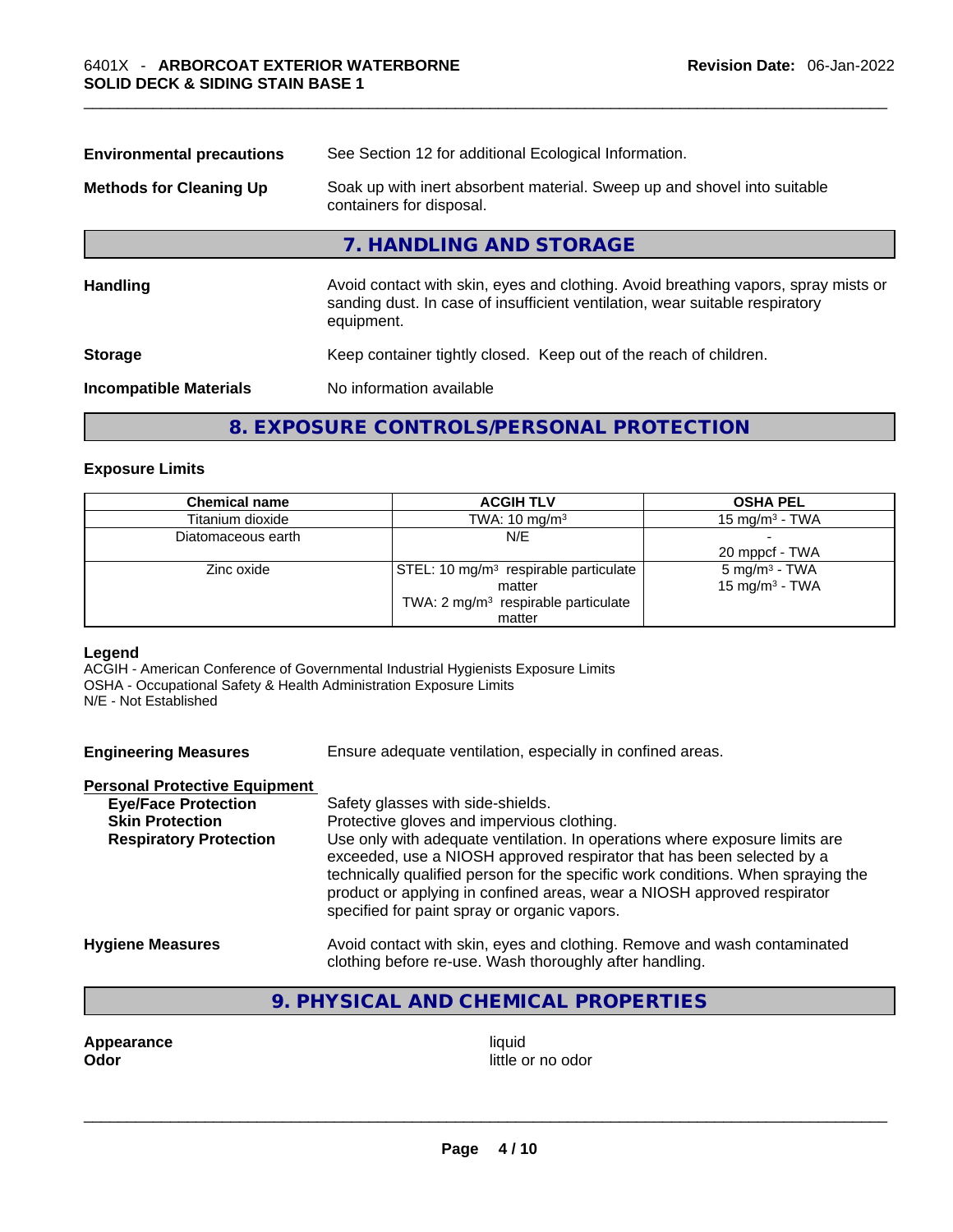**Odor Threshold**<br> **Density (Ibs/gal)**<br> **Density (Ibs/gal)**<br> **No information available**<br>
11.9 - 12.1 **Density (Ibs/gal)** 11.9 - 12.1<br> **Specific Gravity** 1.42 - 1.44 **Specific Gravity pH bH 1 Viscosity (cps) Viscosity (cps) No information available Solubility(ies)** No information available in the solution of the solution of the solution available in the solution of the solution of the solution of the solution of the solution of the solution of the solution of the so **Water solubility No information available No information available Evaporation Rate No information available Vapor pressure No information available Vapor pressure No information available Vapor density No information available No information available Wt. % Solids** 50 - 60<br> **Vol. % Solids** 35 - 45 **Vol. % Solids Wt. % Volatiles** 40 - 50 **Vol. % Volatiles** 55 - 65 **VOC Regulatory Limit (g/L)** < 100 **Boiling Point (°F)** 212 **Boiling Point (°C)** 100 **Freezing point (°F)** 32 **Freezing Point (°C)** 0 **Flash point (°F)**<br> **Flash Point (°C)**<br> **Flash Point (°C)**<br> **C Flash Point (°C) Method** Not applicable<br> **Flammability (solid, gas)** Not applicable Not applicable **Flammability (solid, gas)** Not applicable Not applicable<br>
Upper flammability limit: Not applicable **Upper flammability limit: Lower flammability limit:**<br> **Autoianition Temperature (°F)** Not applicable Not applicable not a Not applicable **Autoignition Temperature (°F) Autoignition Temperature (°C)** No information available **Decomposition Temperature (°F)** No information available **Decomposition Temperature (°C)** No information available **Partition coefficient** No information available

**No information available** 

## **10. STABILITY AND REACTIVITY**

| <b>Reactivity</b>                         | Not Applicable                           |
|-------------------------------------------|------------------------------------------|
| <b>Chemical Stability</b>                 | Stable under normal conditions.          |
| <b>Conditions to avoid</b>                | Prevent from freezing.                   |
| <b>Incompatible Materials</b>             | No materials to be especially mentioned. |
| <b>Hazardous Decomposition Products</b>   | None under normal use.                   |
| <b>Possibility of hazardous reactions</b> | None under normal conditions of use.     |

**11. TOXICOLOGICAL INFORMATION** 

**Product Information**

**Information on likely routes of exposure**

**Principal Routes of Exposure** Eye contact, skin contact and inhalation. \_\_\_\_\_\_\_\_\_\_\_\_\_\_\_\_\_\_\_\_\_\_\_\_\_\_\_\_\_\_\_\_\_\_\_\_\_\_\_\_\_\_\_\_\_\_\_\_\_\_\_\_\_\_\_\_\_\_\_\_\_\_\_\_\_\_\_\_\_\_\_\_\_\_\_\_\_\_\_\_\_\_\_\_\_\_\_\_\_\_\_\_\_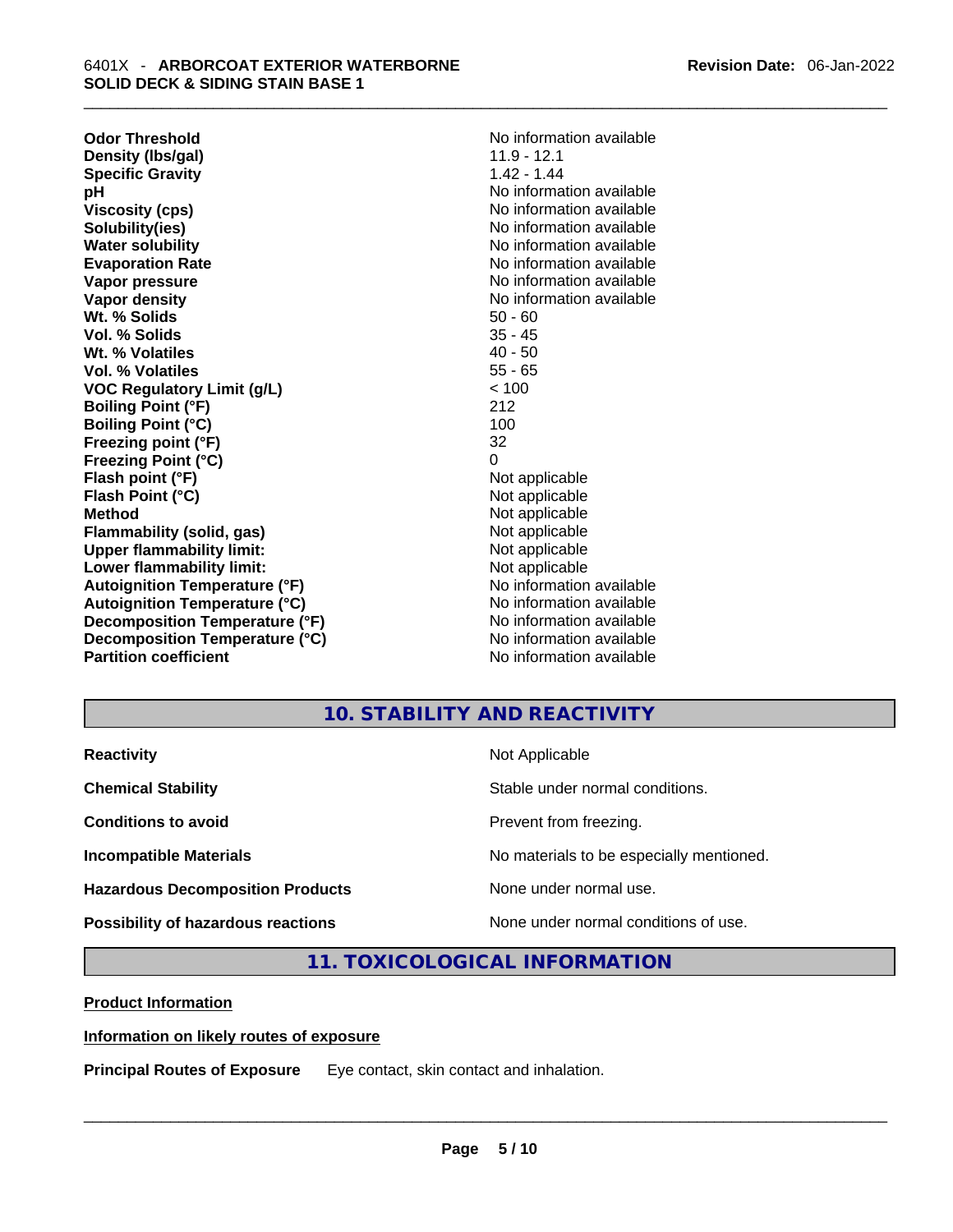| <b>Acute Toxicity</b>                                                                      |                                                                                                                 |  |  |  |
|--------------------------------------------------------------------------------------------|-----------------------------------------------------------------------------------------------------------------|--|--|--|
| <b>Product Information</b>                                                                 | No information available                                                                                        |  |  |  |
|                                                                                            | Symptoms related to the physical, chemical and toxicological characteristics                                    |  |  |  |
| <b>Symptoms</b>                                                                            | No information available                                                                                        |  |  |  |
| Delayed and immediate effects as well as chronic effects from short and long-term exposure |                                                                                                                 |  |  |  |
| Eye contact                                                                                | May cause slight irritation.                                                                                    |  |  |  |
| <b>Skin contact</b>                                                                        | Substance may cause slight skin irritation. Prolonged or repeated contact may dry<br>skin and cause irritation. |  |  |  |
| <b>Inhalation</b>                                                                          | May cause irritation of respiratory tract.                                                                      |  |  |  |
| Ingestion                                                                                  | Ingestion may cause gastrointestinal irritation, nausea, vomiting and diarrhea.                                 |  |  |  |
| <b>Sensitization</b>                                                                       | No information available                                                                                        |  |  |  |
| <b>Neurological Effects</b>                                                                | No information available.                                                                                       |  |  |  |
| <b>Mutagenic Effects</b>                                                                   | Suspected of causing genetic defects.                                                                           |  |  |  |
| <b>Reproductive Effects</b>                                                                | May damage fertility or the unborn child.                                                                       |  |  |  |
| <b>Developmental Effects</b>                                                               | No information available.                                                                                       |  |  |  |
| <b>Target organ effects</b>                                                                | No information available.                                                                                       |  |  |  |
| <b>STOT - single exposure</b>                                                              | No information available.                                                                                       |  |  |  |
| <b>STOT - repeated exposure</b>                                                            | No information available.                                                                                       |  |  |  |
| Other adverse effects                                                                      | No information available.                                                                                       |  |  |  |
| <b>Aspiration Hazard</b>                                                                   | No information available                                                                                        |  |  |  |

#### **Numerical measures of toxicity**

**The following values are calculated based on chapter 3.1 of the GHS document**

| ATEmix (oral)          | 33127 mg/kg  |
|------------------------|--------------|
| <b>ATEmix (dermal)</b> | 150823 mg/kg |

#### **Component Information**

| Chemical name                                                                                 | Oral LD50             | Dermal LD50              | <b>Inhalation LC50</b>   |
|-----------------------------------------------------------------------------------------------|-----------------------|--------------------------|--------------------------|
| Titanium dioxide<br>13463-67-7                                                                | $> 10000$ mg/kg (Rat) |                          | $\overline{\phantom{a}}$ |
| Propanoic acid, 2-methyl-,<br>monoester with<br>2,2,4-trimethyl-1,3-pentanediol<br>25265-77-4 | $=$ 3200 mg/kg (Rat)  | $> 15200$ mg/kg (Rat)    |                          |
| Zinc oxide<br>1314-13-2                                                                       | $>$ 5000 mg/kg (Rat)  |                          |                          |
| Carbamic acid,<br>1H-benzimidazol-2-yl-, methyl ester<br>10605-21-7                           | $>$ 5050 mg/kg (Rat)  | $> 10000$ mg/kg (Rabbit) | $\overline{\phantom{0}}$ |

#### **Chronic Toxicity**

#### **Carcinogenicity**

*The information below indicates whether each agency has listed any ingredient as a carcinogen:.* 

| <b>Chemical name</b> | <b>IARC</b>         | <b>NTP</b> | <b>OSHA</b> |
|----------------------|---------------------|------------|-------------|
|                      | 2B - Possible Human |            | ∟isted      |
|                      |                     |            |             |
|                      |                     |            |             |
|                      |                     |            |             |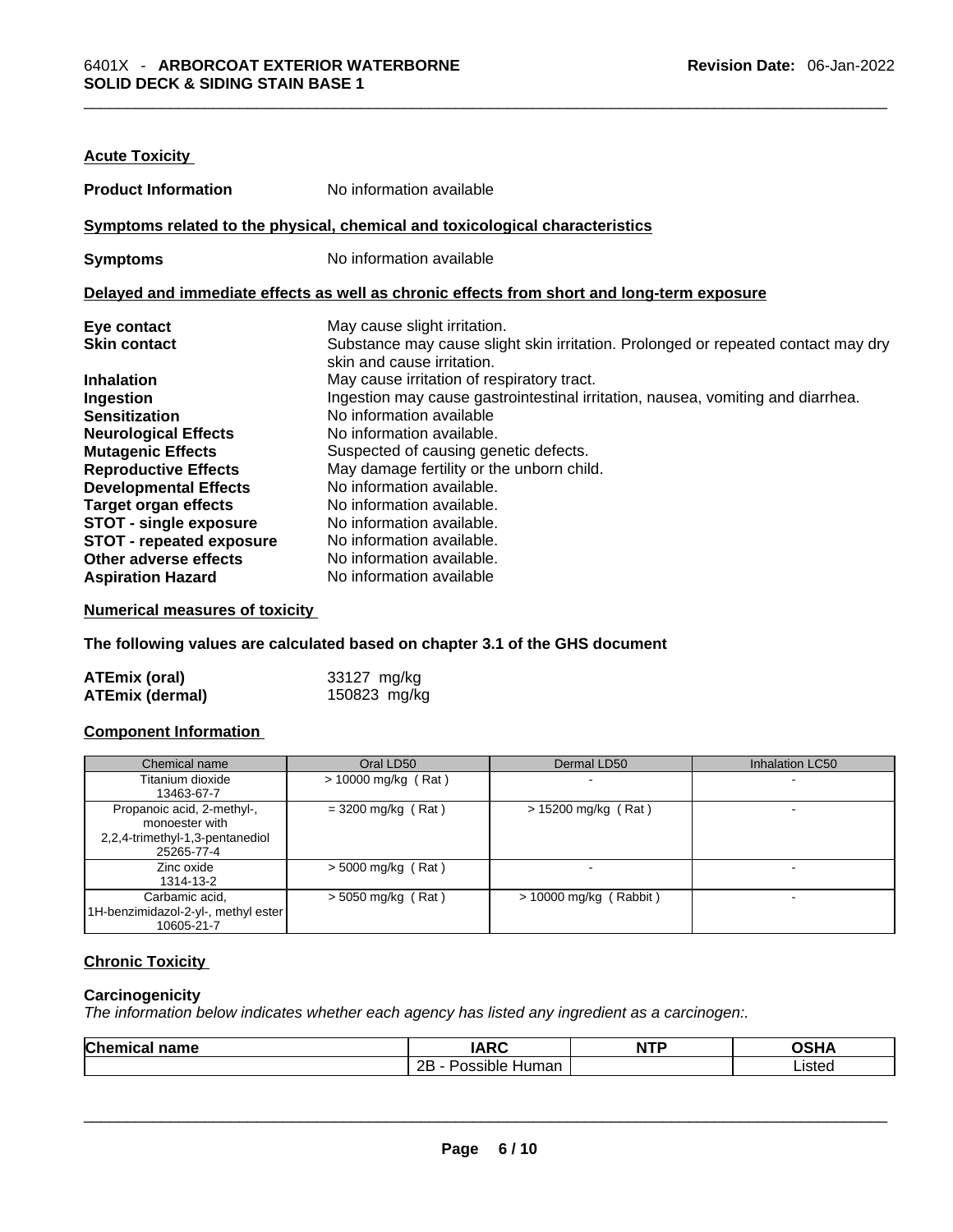| $- -$<br>- і т<br>ш<br>. |  |  |
|--------------------------|--|--|
|                          |  |  |

• Although IARC has classified titanium dioxide as possibly carcinogenic to humans (2B), their summary concludes: "No significant exposure to titanium dioxide is thought to occur during the use of products in which titanium dioxide is bound to other materials, such as paint."

#### **Legend**

IARC - International Agency for Research on Cancer NTP - National Toxicity Program OSHA - Occupational Safety & Health Administration

**12. ECOLOGICAL INFORMATION** 

#### **Ecotoxicity Effects**

The environmental impact of this product has not been fully investigated.

#### **Product Information**

#### **Acute Toxicity to Fish**

No information available

#### **Acute Toxicity to Aquatic Invertebrates**

No information available

#### **Acute Toxicity to Aquatic Plants**

No information available

#### **Persistence / Degradability**

No information available.

#### **Bioaccumulation**

There is no data for this product.

#### **Mobility in Environmental Media**

No information available.

#### **Ozone**

No information available

#### **Component Information**

#### **Acute Toxicity to Fish**

```
Titanium dioxide
LC50: > 1000 mg/L (Fathead Minnow - 96 hr.)
Carbamic acid, 1H-benzimidazol-2-yl-, methyl ester
LC50: 1.5 mg/L (Rainbow Trout - 96 hr.)
```
# **Acute Toxicity to Aquatic Invertebrates**

Carbamic acid, 1H-benzimidazol-2-yl-, methyl ester LC50: 0.22 mg/L (water flea - 48 hr.)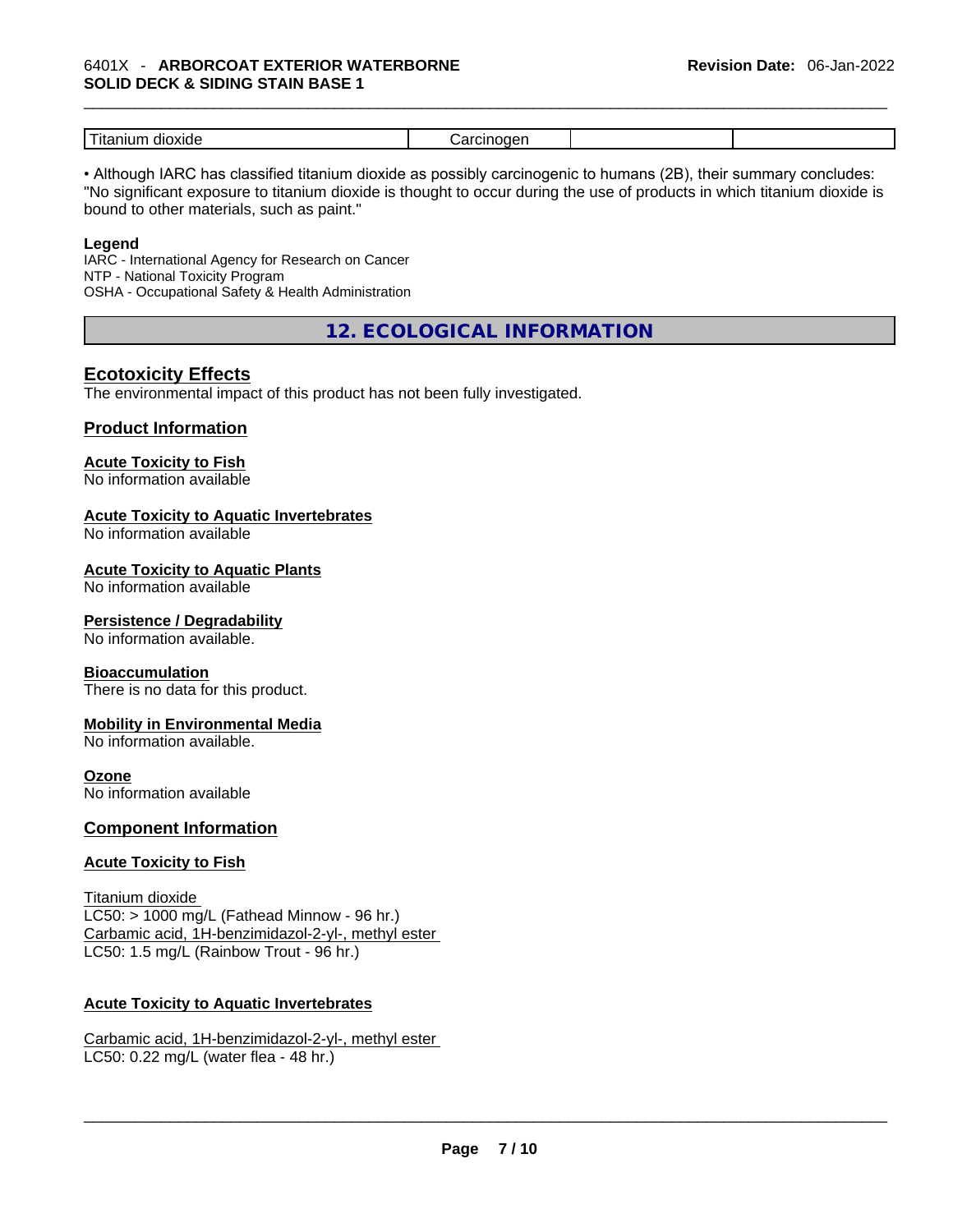#### **Acute Toxicity to Aquatic Plants**

No information available

|                              | 13. DISPOSAL CONSIDERATIONS                                                                                                                                                                                               |
|------------------------------|---------------------------------------------------------------------------------------------------------------------------------------------------------------------------------------------------------------------------|
| <b>Waste Disposal Method</b> | Dispose of in accordance with federal, state, and local regulations. Local<br>requirements may vary, consult your sanitation department or state-designated<br>environmental protection agency for more disposal options. |
|                              | <b>14. TRANSPORT INFORMATION</b>                                                                                                                                                                                          |
| <b>DOT</b>                   | Not regulated                                                                                                                                                                                                             |
| <b>ICAO/IATA</b>             | Not regulated                                                                                                                                                                                                             |
| <b>IMDG/IMO</b>              | Not regulated                                                                                                                                                                                                             |
|                              | <b>15. REGULATORY INFORMATION</b>                                                                                                                                                                                         |

### **International Inventories**

| <b>TSCA: United States</b> | Yes - All components are listed or exempt. |
|----------------------------|--------------------------------------------|
| <b>DSL: Canada</b>         | Yes - All components are listed or exempt. |

#### **Federal Regulations**

| SARA 311/312 hazardous categorization |  |
|---------------------------------------|--|
|---------------------------------------|--|

| Acute health hazard               | Nο  |
|-----------------------------------|-----|
| Chronic Health Hazard             | Yes |
| Fire hazard                       | Nο  |
| Sudden release of pressure hazard | No  |
| <b>Reactive Hazard</b>            | N٥  |

#### **SARA 313**

Section 313 of Title III of the Superfund Amendments and Reauthorization Act of 1986 (SARA). This product contains a chemical or chemicals which are subject to the reporting requirements of the Act and Title 40 of the Code of Federal Regulations, Part 372:

| <b>Chemical name</b> | CAS No.   | Weight-% | <b>CERCLA/SARA 313</b><br>(de minimis concentration) |
|----------------------|-----------|----------|------------------------------------------------------|
| Zinc oxide           | 1314-13-2 |          |                                                      |

#### **Clean Air Act,Section 112 Hazardous Air Pollutants (HAPs) (see 40 CFR 61)**

This product contains the following HAPs:

*None*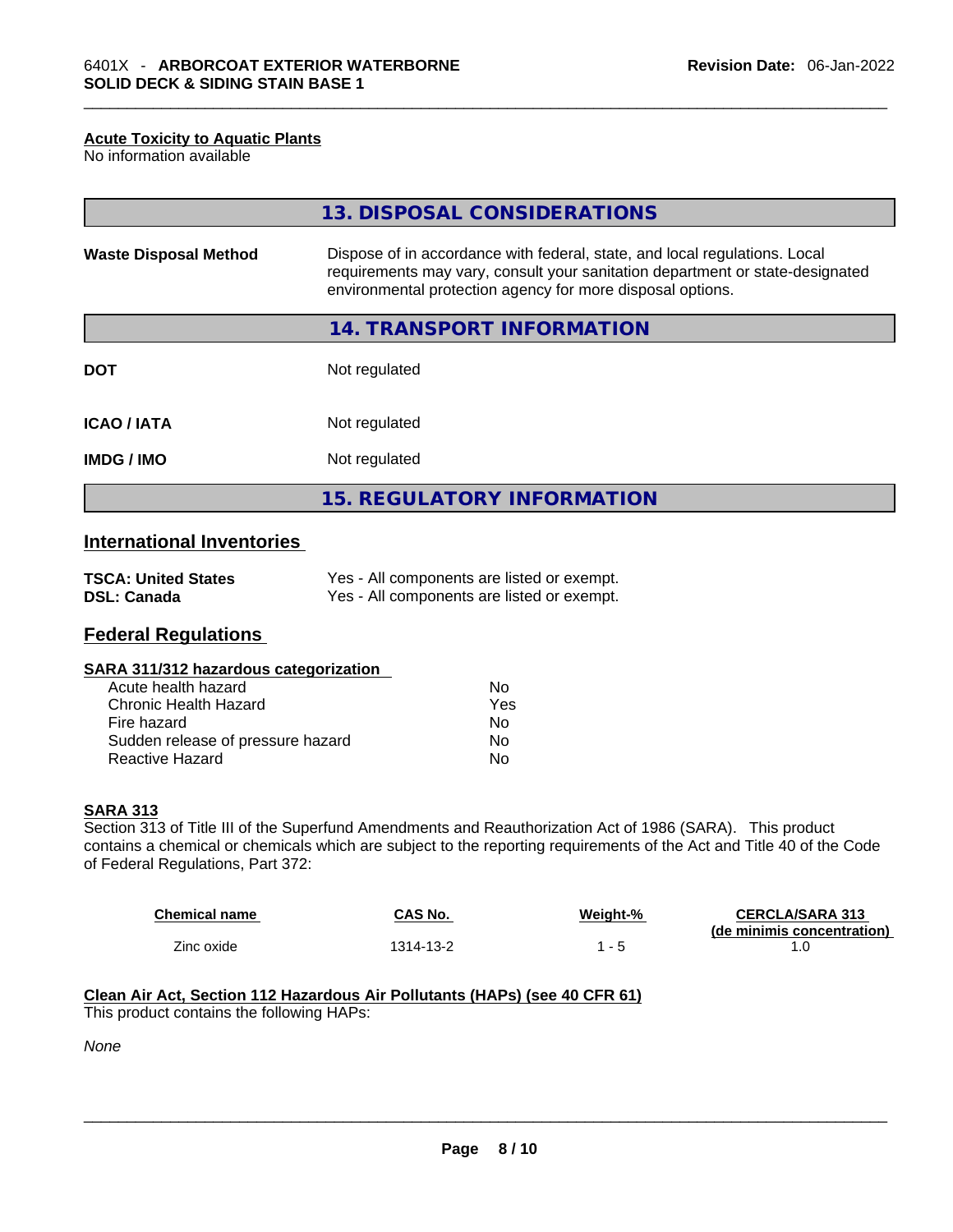#### **US State Regulations**

#### **California Proposition 65**

**WARNING:** This product can expose you to chemicals including Titanium dioxide, which are known to the State of California to cause cancer, and Ethylene glycol which are known to the State of California to cause birth defects or other reproductive harm. For more information go to www.P65Warnings.ca.gov

#### **State Right-to-Know**

| <b>Chemical name</b>                  | <b>Massachusetts</b> | <b>New Jersey</b> | Pennsylvania |
|---------------------------------------|----------------------|-------------------|--------------|
| Titanium dioxide                      |                      |                   |              |
| Diatomaceous earth                    |                      |                   |              |
| Zinc oxide                            |                      |                   |              |
| Carbamic acid, 1H-benzimidazol-2-yl-, |                      |                   |              |
| methyl ester                          |                      |                   |              |

#### **Legend**

X - Listed

## **16. OTHER INFORMATION**

| HMIS - | Health: $2^*$ | <b>Flammability: 0</b> | <b>Reactivity: 0 PPE: -</b> |  |  |
|--------|---------------|------------------------|-----------------------------|--|--|
|        |               |                        |                             |  |  |

#### **HMIS Legend** 0 - Minimal Hazard

- 1 Slight Hazard
- 2 Moderate Hazard
- 3 Serious Hazard
- 4 Severe Hazard
- \* Chronic Hazard

X - Consult your supervisor or S.O.P. for "Special" handling instructions.

Note: The PPE rating has intentionally been left blank. Choose appropriate PPE that will protect employees from the hazards the material will *present under the actual normal conditions of use.* 

*Caution: HMISÒ ratings are based on a 0-4 rating scale, with 0 representing minimal hazards or risks, and 4 representing significant hazards or risks. Although HMISÒ ratings are not required on MSDSs under 29 CFR 1910.1200, the preparer, has chosen to provide them. HMISÒ ratings are to be used only in conjunction with a fully implemented HMISÒ program by workers who have received appropriate HMISÒ training. HMISÒ is a registered trade and service mark of the NPCA. HMISÒ materials may be purchased exclusively from J. J. Keller (800) 327-6868.* 

 **WARNING!** If you scrape, sand, or remove old paint, you may release lead dust. LEAD IS TOXIC. EXPOSURE TO LEAD DUST CAN CAUSE SERIOUS ILLNESS, SUCH AS BRAIN DAMAGE, ESPECIALLY IN CHILDREN. PREGNANT WOMEN SHOULD ALSO AVOID EXPOSURE.Wear a NIOSH approved respirator to control lead exposure. Clean up carefully with a HEPA vacuum and a wet mop. Before you start, find out how to protect yourself and your family by contacting the National Lead Information Hotline at 1-800-424-LEAD or log on to www.epa.gov/lead.

**Prepared By Product Stewardship Department**